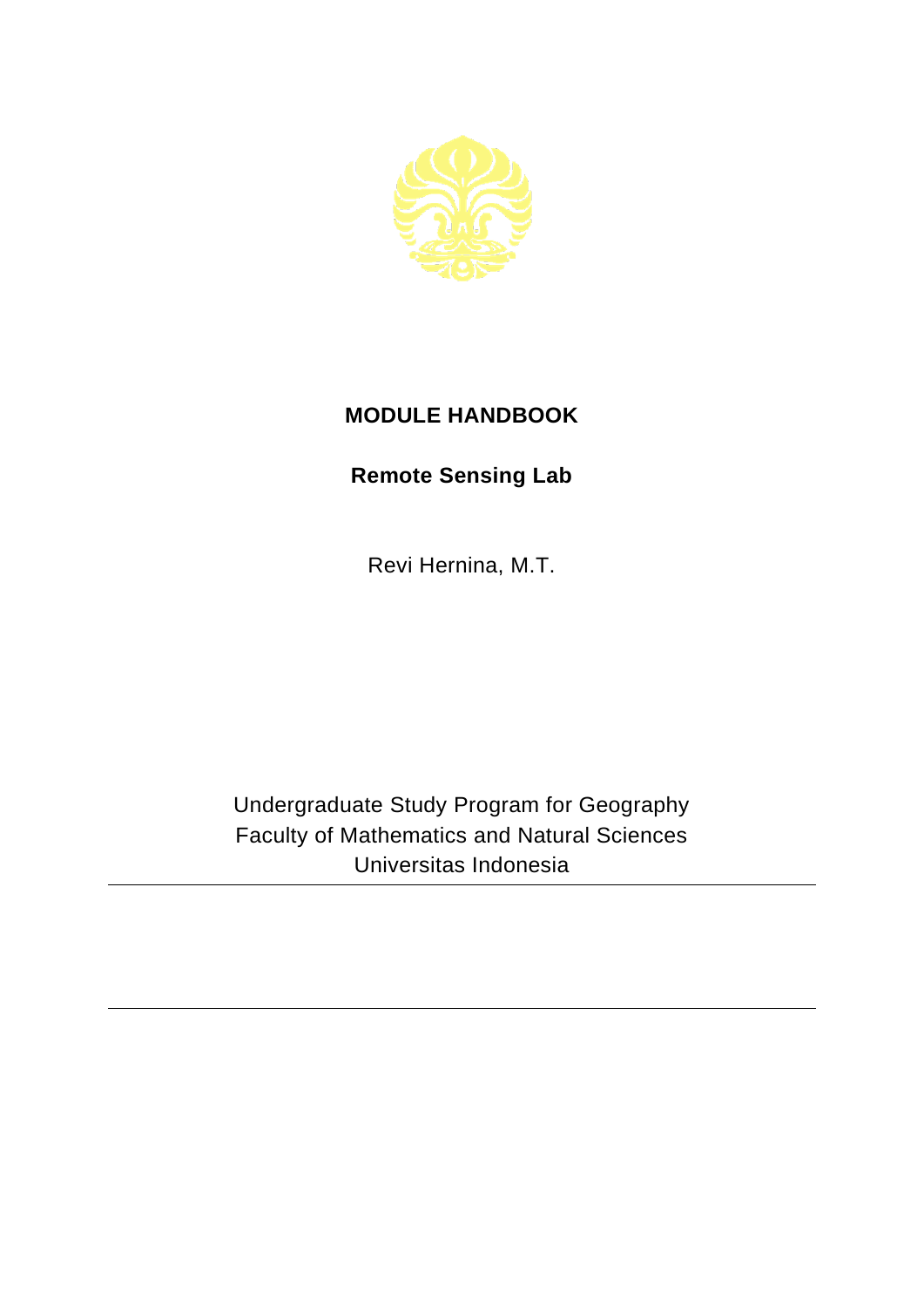| Module designation                                                 | Remote Sensing Lab                                                                                                                                                                                                                                                                                                                                                                                                                         |
|--------------------------------------------------------------------|--------------------------------------------------------------------------------------------------------------------------------------------------------------------------------------------------------------------------------------------------------------------------------------------------------------------------------------------------------------------------------------------------------------------------------------------|
| Semester(s) in which the module is<br>taught                       | Third (3rd) Semester                                                                                                                                                                                                                                                                                                                                                                                                                       |
| Person responsible for the module                                  | Revi Hernina, M.T.                                                                                                                                                                                                                                                                                                                                                                                                                         |
| Lecturer                                                           | 1.<br>Revi Hernina, M.T.                                                                                                                                                                                                                                                                                                                                                                                                                   |
| Language                                                           | Bahasa Indonesia                                                                                                                                                                                                                                                                                                                                                                                                                           |
| Relation to curriculum                                             | Compulsory                                                                                                                                                                                                                                                                                                                                                                                                                                 |
| Teaching methods                                                   | Student-centered Learning and combination with Cooperative Learning                                                                                                                                                                                                                                                                                                                                                                        |
| Workload (incl. contact hours, self-<br>study hours)               | 1.<br>Lectures: 50 minutes per week per semester<br>2.<br>Assignment: 60 minutes per week per semester<br>Independent study: 60 minutes per week per semester<br>3.<br>Minutes x weeks x semester: $170 \times 14 \times 1 = 2380$ minutes per<br>4.<br>semester<br>5.<br>Midterm Examination: 100 minutes per semester<br>6.<br>Final Examination: 100 minutes per semester<br>7.<br>Total workload per semester: 2580 minutes / 43 hours |
| Credit points                                                      | 1(One)                                                                                                                                                                                                                                                                                                                                                                                                                                     |
| Required and recommended pre-<br>requisites for joining the module | 1.<br><b>Surveying and Mapping</b><br>2.<br>Surveying and Mapping Lab                                                                                                                                                                                                                                                                                                                                                                      |
| Module objectives/intended learn-<br>ing outcomes                  | After finishing this course, 3th (third) term students are able to analyze<br>remote sensing image data based on the basic sensing principles.                                                                                                                                                                                                                                                                                             |
| Content                                                            | 1.<br>The basic concept of remote sensing & remote sensing system<br>2.<br>Geographic data<br>Types and characteristics of remote sensing data<br>3.<br>Procedure for processing remote sensing imagery<br>4.<br>Data analysis of remote sensing data<br>5.                                                                                                                                                                                |
| <b>Examination forms</b>                                           | $\frac{1}{2}$                                                                                                                                                                                                                                                                                                                                                                                                                              |
| Study and examination require-<br>ments                            | Individual Score (20%)<br>1.<br>Group and Presentation Score (20%)<br>2.<br>3.<br>Quiz (10%)<br>Mid Examination (25%)<br>4.<br>Final Examination (25%)<br>5.                                                                                                                                                                                                                                                                               |